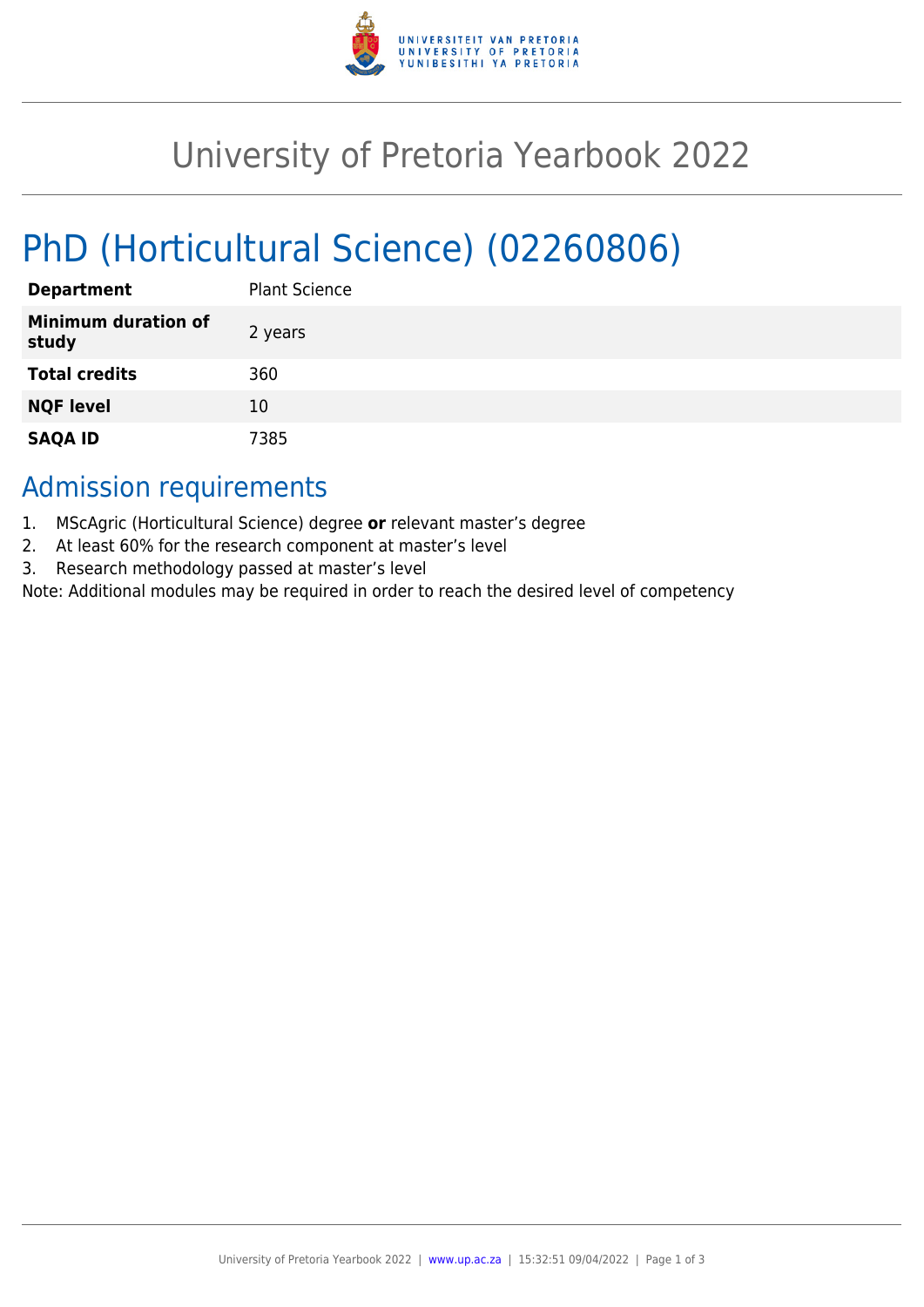

## Curriculum: Year 1

**Minimum credits: 360**

#### **Core modules**

[Thesis: Horticultural science 990](https://www.up.ac.za/yearbooks/2022/modules/view/TBK 990) (TBK 990) - Credits: 360.00